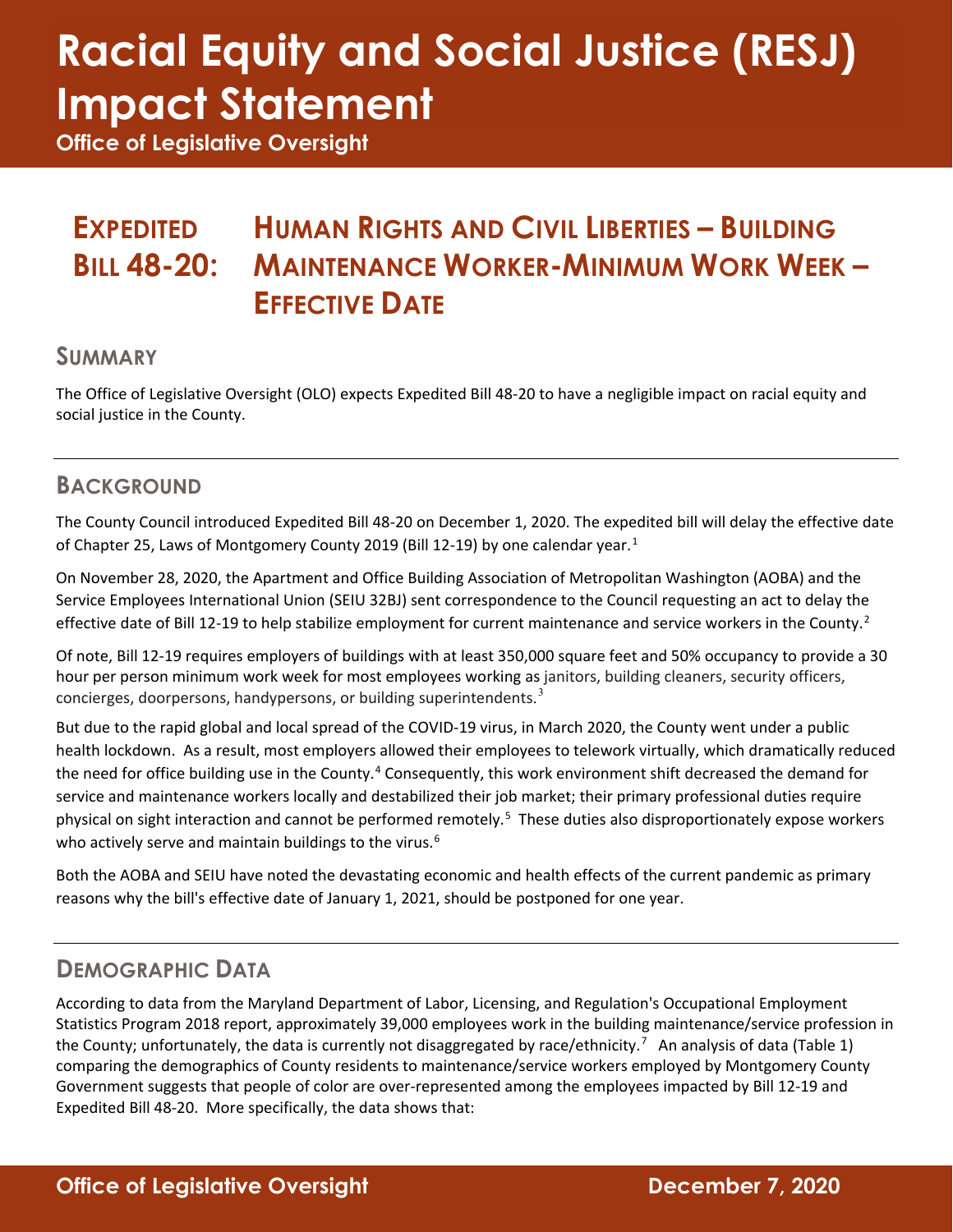## **RESJ Impact Statement Expedited Bill 48-20**

- Black and Latinx employees combined accounted for 84% of the County Government's maintenance/service workforce in 2019;
- Black employees were over-represented by a factor of three among County maintenance/service workers compared to their share of the County's population (21% v. 68%); and
- White and Asian employees were under-represented among maintenance/service workers compared to their County population.

#### **Table 1: Montgomery County Residents and Government Maintenance/Service Workers by Race and Ethnicity**

| <b>Race and Ethnicity</b> | County<br><b>Residents</b> | <b>MCG</b><br>Maintenance/<br><b>Service Workers</b> | <b>Difference in Population</b><br>and Maintenance/<br><b>Service Employment</b> |
|---------------------------|----------------------------|------------------------------------------------------|----------------------------------------------------------------------------------|
| White                     | 55%                        | 12%                                                  | $-43%$                                                                           |
| <b>Black</b>              | 21%                        | 68%                                                  | $+47%$                                                                           |
| Latinx                    | 20%                        | 16%                                                  | $-4%$                                                                            |
| Asian                     | 17%                        | 3%                                                   | $-14%$                                                                           |
| Other/Non-Reported        | 11%                        | 1%                                                   | $-10%$                                                                           |
| <b>Total Number</b>       | 1,050,688                  | 767                                                  | N/A                                                                              |

Sources: Montgomery County Racial Equity Profile 2019; Montgomery County Personnel Management Review, 2020

### **ANTICIPATED RESJ IMPACTS**

Bill 12-19 and Expedited Bill 48-20 offer tradeoffs between two competing groups of predominantly Black and Latinx workers: part-time building services staff and full-time building services staff. The requirement for minimum work hours that would become effective on January 1, 2021 under Bill 12-19 comes at the expense of some part-time workers who would lose their current hours and positions to the part-time workers who become full-time workers.

People of color account for the "winners" and "losers" under Bill 12-19; they also account for the "winners" and "losers" under Expedited Bill 48-20. With the "winners" and "losers" cancelling each other out in terms of generating impacts for persons and communities of color, OLO finds that Expedited Bill 48-20 will not impact RESJ in Montgomery County.

#### **METHODOLOGIES, ASSUMPTIONS, AND UNCERTAINTIES**

This RESJ impact statement and OLO's analysis relies on several sources of information, including the Montgomery County Racial Equity Profile;<sup>[8](#page-2-7)</sup> Montgomery County Management Personnel Management Review;<sup>[9](#page-2-8)</sup> Expedited Bill 48-20; and Bill 12-19.